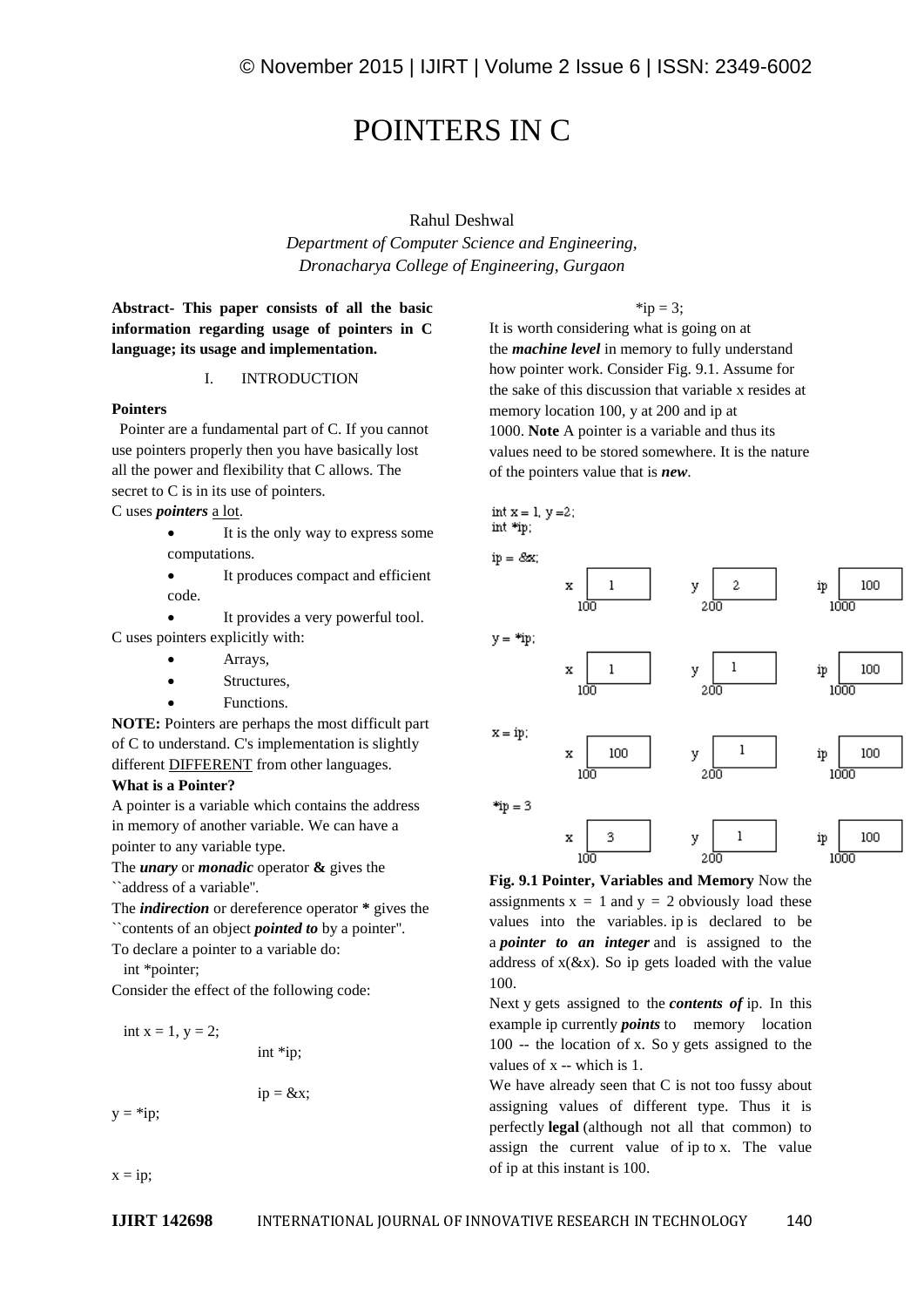Finally we can assign a value to the contents of a pointer (\*ip).

#### II. POINTER AND FUNCTIONS

Let us now examine the close relationship between pointers and C's other major parts. We will start with functions.

When C passes arguments to functions it passes them by value.

There are many cases when we may want to alter a passed argument in the function and receive the new value back once to function has finished. Other languages do this (*e.g.* var parameters in PASCAL). C uses pointers explicitly to do this. Other languages mask the fact that pointers also underpin the implementation of this.

The best way to study this is to look at an example where we must be able to receive changed parameters.

Let us try and write a function to swap variables around?

The usual function *call*:

swap(a, b) WON'T WORK.

Pointers provide the solution: *Pass the address of the variables to the functions and access address of function.*

Thus our function call in our program would look like this:

swap(&a, &b)

The Code to swap is fairly straightforward:

void swap(int \*px, int \*py)

{ int temp;

$$
\begin{aligned}\n\text{temp} &= \text{*px}; \\
\text{/* contents of pointer } \text{*}\n\end{aligned}
$$

$$
*px = *py;
$$
  

$$
*py = temp;
$$

We can return pointer from functions. A common example is when passing back structures. *e.g.*:

typedef struct {float x,y,z;} COORD;

main()

$$
\{ \text{ COORD } p1,
$$

\*coord\_fn();

/\* declare fn to return ptr of COORD type \*/

....  $p1 = *coord$  fn(...); /\* assign contents of address returned \*/ ....

}

COORD \*coord\_fn(...)

#### { COORD p;

.....  $p = \ldots;$ /\* assign structure values \*/

return &p; /\* return address of p \*/

Here we return a pointer whose contents are immediately *unwrapped* into a variable. We must do this straight away as the variable we pointed to was local to a function that has now finished. This means that the address space is free and can be overwritten. It will not have been overwritten straight after the function ha squit though so this is perfectly safe.

}

#### III. POINTERS AND ARRAYS

Pointers and arrays are very closely linked in C. Hint: think of array elements arranged in consecutive memory locations. Consider the following:

int a[10],  $x$ ;

int \*pa;

address of a[0] \*/

 $pa = \&a[0];$  /\* pa pointer to





### **Fig. 9.3 Arrays and Pointers**

To get somewhere in the array (Fig. 9.3) using a pointer we could do:

 $pa + i \equiv a[i]$